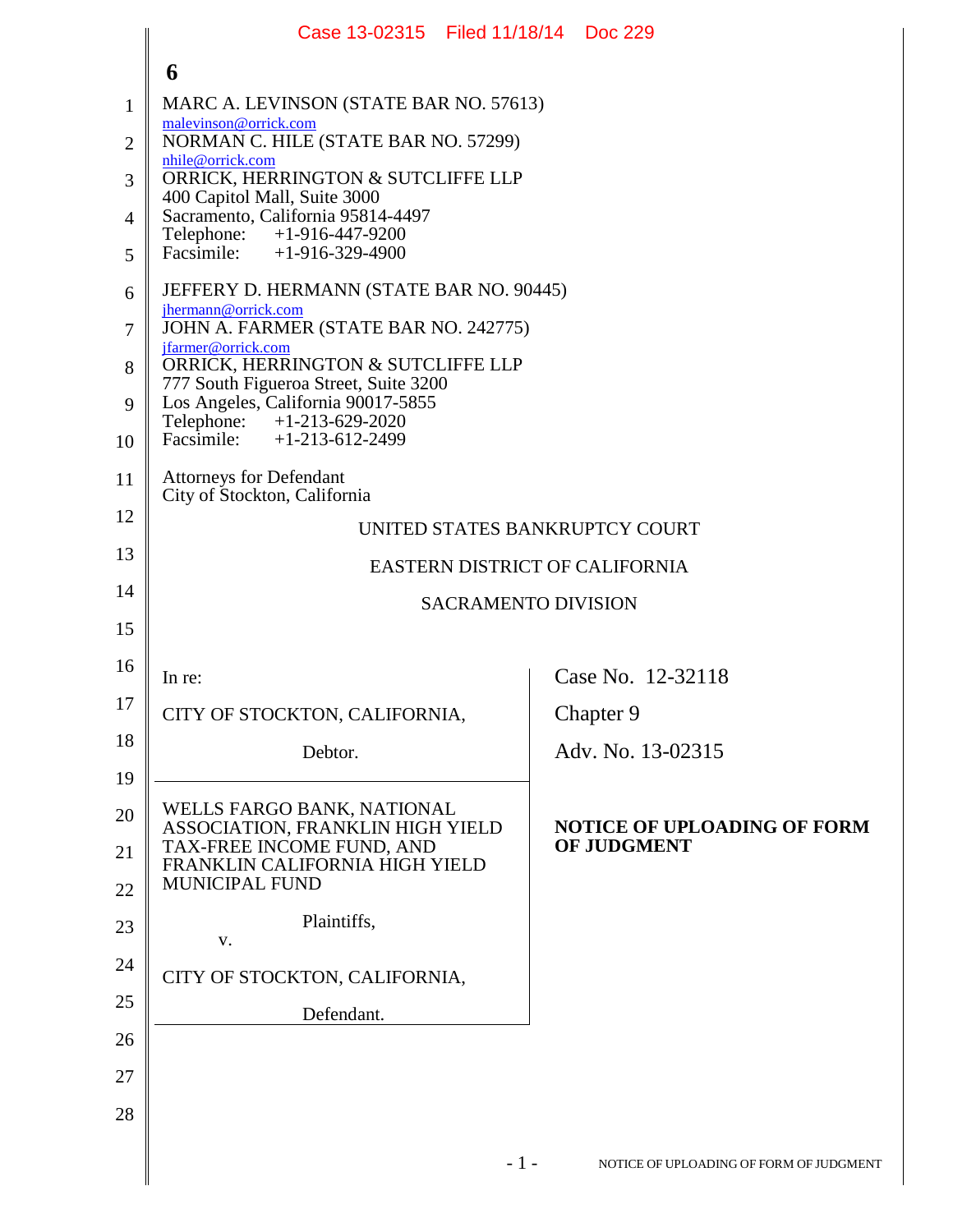| 1              |                                                                                                   | PLEASE TAKE NOTICE that on November 18, 2014, the City of Stockton, California                                                   |
|----------------|---------------------------------------------------------------------------------------------------|----------------------------------------------------------------------------------------------------------------------------------|
| $\overline{2}$ |                                                                                                   | ("City"), debtor in the above-captioned case and defendant in the above-captioned adversary                                      |
| 3              |                                                                                                   | proceeding, uploaded a form of judgment ("Form of Judgment") in the above-captioned adversary                                    |
| $\overline{4}$ | proceeding. <sup>1</sup> A copy of the Form of Judgment is attached hereto as Exhibit 1.          |                                                                                                                                  |
| 5              | On November 11, 2014, the City circulated a draft of the Form of Judgment to counsel for          |                                                                                                                                  |
| 6              | Franklin, as well as to counsel for the various creditors who appeared at the October 1 and       |                                                                                                                                  |
| $\overline{7}$ | October 30 confirmation hearings. Counsel for Franklin suggested revisions, and the Form of       |                                                                                                                                  |
| 8              | Judgment incorporates all of the revisions suggested by Franklin. One of Franklin's revisions has |                                                                                                                                  |
| 9              | been slightly modified: Where Franklin's revisions referenced the "interest" in each component    |                                                                                                                                  |
| 10             | of the Golf Course/Park Properties, the City added "possessory" before "interest," to make clear  |                                                                                                                                  |
| 11             | that the interests are possessory in nature.                                                      |                                                                                                                                  |
| 12             |                                                                                                   |                                                                                                                                  |
| 13             | Dated: November 18, 2014                                                                          | MARC A. LEVINSON<br>NORMAN C. HILE                                                                                               |
| 14             |                                                                                                   | PATRICK B. BOCASH<br>Orrick, Herrington & Sutcliffe LLP                                                                          |
| 15             |                                                                                                   |                                                                                                                                  |
| 16             |                                                                                                   | By<br>/s/ Marc A. Levinson<br><b>MARC A. LEVINSON</b>                                                                            |
| 17             |                                                                                                   | Attorneys for Debtor<br>City of Stockton                                                                                         |
| 18             |                                                                                                   |                                                                                                                                  |
| 19             |                                                                                                   |                                                                                                                                  |
| 20             |                                                                                                   |                                                                                                                                  |
| 21             |                                                                                                   |                                                                                                                                  |
| 22             |                                                                                                   |                                                                                                                                  |
| 23             |                                                                                                   |                                                                                                                                  |
| 24             |                                                                                                   |                                                                                                                                  |
| 25             |                                                                                                   |                                                                                                                                  |
| 26             |                                                                                                   |                                                                                                                                  |
| 27             |                                                                                                   | <sup>1</sup> Unless otherwise defined herein, capitalized terms used herein shall have the meaning ascribed to such terms in the |
| 28             | No. 1645].                                                                                        | First Amended Plan for the Adjustment of Debts of City of Stockton, California, As Modified (August 8, 2014) [Dkt.               |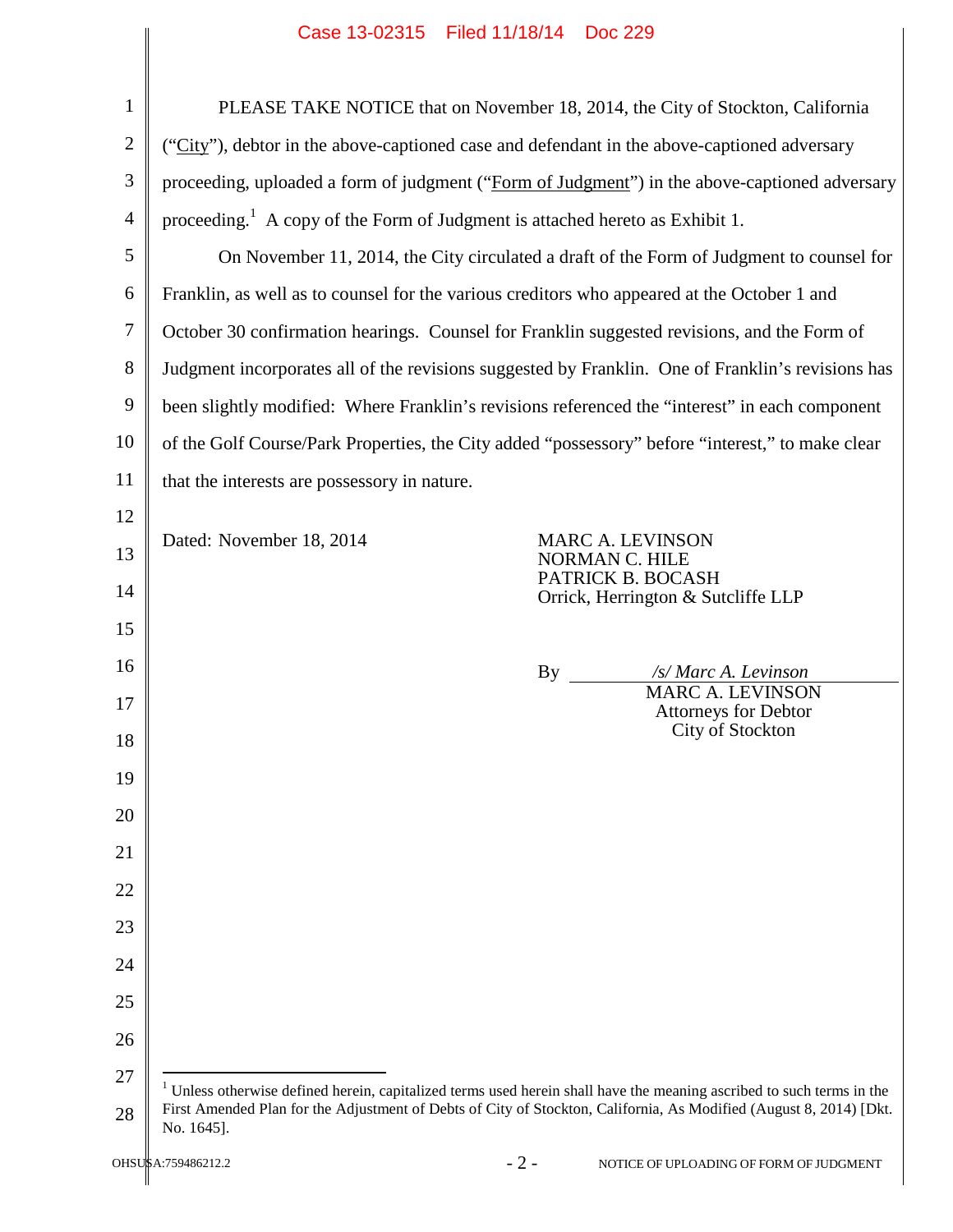## **Exhibit 1**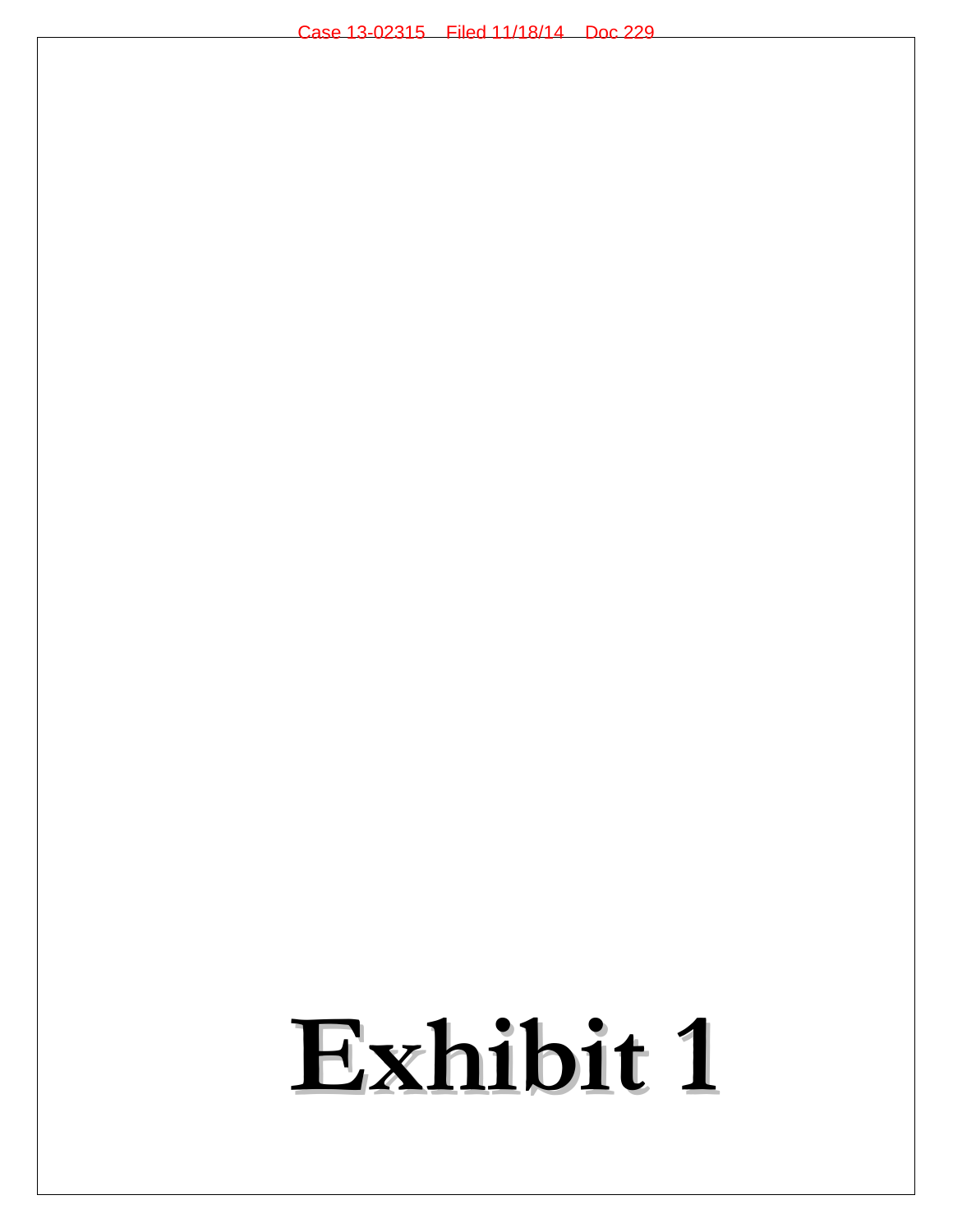|                | Case 13-02315   Filed 11/18/14   Doc 229                                                          |                   |  |  |
|----------------|---------------------------------------------------------------------------------------------------|-------------------|--|--|
|                | 3                                                                                                 |                   |  |  |
| $\mathbf{1}$   | MARC A. LEVINSON (STATE BAR NO. 57613)                                                            |                   |  |  |
| $\overline{2}$ | malevinson@orrick.com<br>NORMAN C. HILE (STATE BAR NO. 57299)                                     |                   |  |  |
| 3              | nhile@orrick.com<br>ORRICK, HERRINGTON & SUTCLIFFE LLP                                            |                   |  |  |
| $\overline{4}$ | 400 Capitol Mall, Suite 3000<br>Sacramento, California 95814-4497                                 |                   |  |  |
| 5              | Telephone: +1-916-447-9200<br>Facsimile: +1-916-329-4900                                          |                   |  |  |
| 6              | JEFFERY D. HERMANN (STATE BAR NO. 90445)                                                          |                   |  |  |
| 7              | jhermann@orrick.com<br>JOHN A. FARMER (STATE BAR NO. 242775)                                      |                   |  |  |
| 8              | jfarmer@orrick.com<br>ORRICK, HERRINGTON & SUTCLIFFE LLP<br>777 South Figueroa Street, Suite 3200 |                   |  |  |
| 9              | Los Angeles, California 90017-5855<br>Telephone: $+1-213-629-2020$                                |                   |  |  |
| 10             | Facsimile: $+1-213-612-2499$                                                                      |                   |  |  |
| 11             | <b>Attorneys for Defendant</b><br>City of Stockton, California                                    |                   |  |  |
| 12             | UNITED STATES BANKRUPTCY COURT                                                                    |                   |  |  |
| 13             | EASTERN DISTRICT OF CALIFORNIA                                                                    |                   |  |  |
| 14             | <b>SACRAMENTO DIVISION</b>                                                                        |                   |  |  |
|                |                                                                                                   |                   |  |  |
| 15             |                                                                                                   |                   |  |  |
| 16             | In re:                                                                                            | Case No. 12-32118 |  |  |
| 17             | CITY OF STOCKTON, CALIFORNIA,                                                                     | Chapter 9         |  |  |
| 18             | Debtor.                                                                                           | Adv. No. 13-02315 |  |  |
| 19             |                                                                                                   |                   |  |  |
| 20             | WELLS FARGO BANK, NATIONAL<br>ASSOCIATION, FRANKLIN HIGH YIELD                                    | <b>JUDGMENT</b>   |  |  |
| 21             | TAX-FREE INCOME FUND, AND<br>FRANKLIN CALIFORNIA HIGH YIELD                                       |                   |  |  |
| 22             | <b>MUNICIPAL FUND</b>                                                                             |                   |  |  |
| 23             | Plaintiffs,<br>V.                                                                                 |                   |  |  |
| 24             | CITY OF STOCKTON, CALIFORNIA,                                                                     |                   |  |  |
| 25             | Defendant.                                                                                        |                   |  |  |
| 26             |                                                                                                   |                   |  |  |
| 27             |                                                                                                   |                   |  |  |
| 28             |                                                                                                   |                   |  |  |

I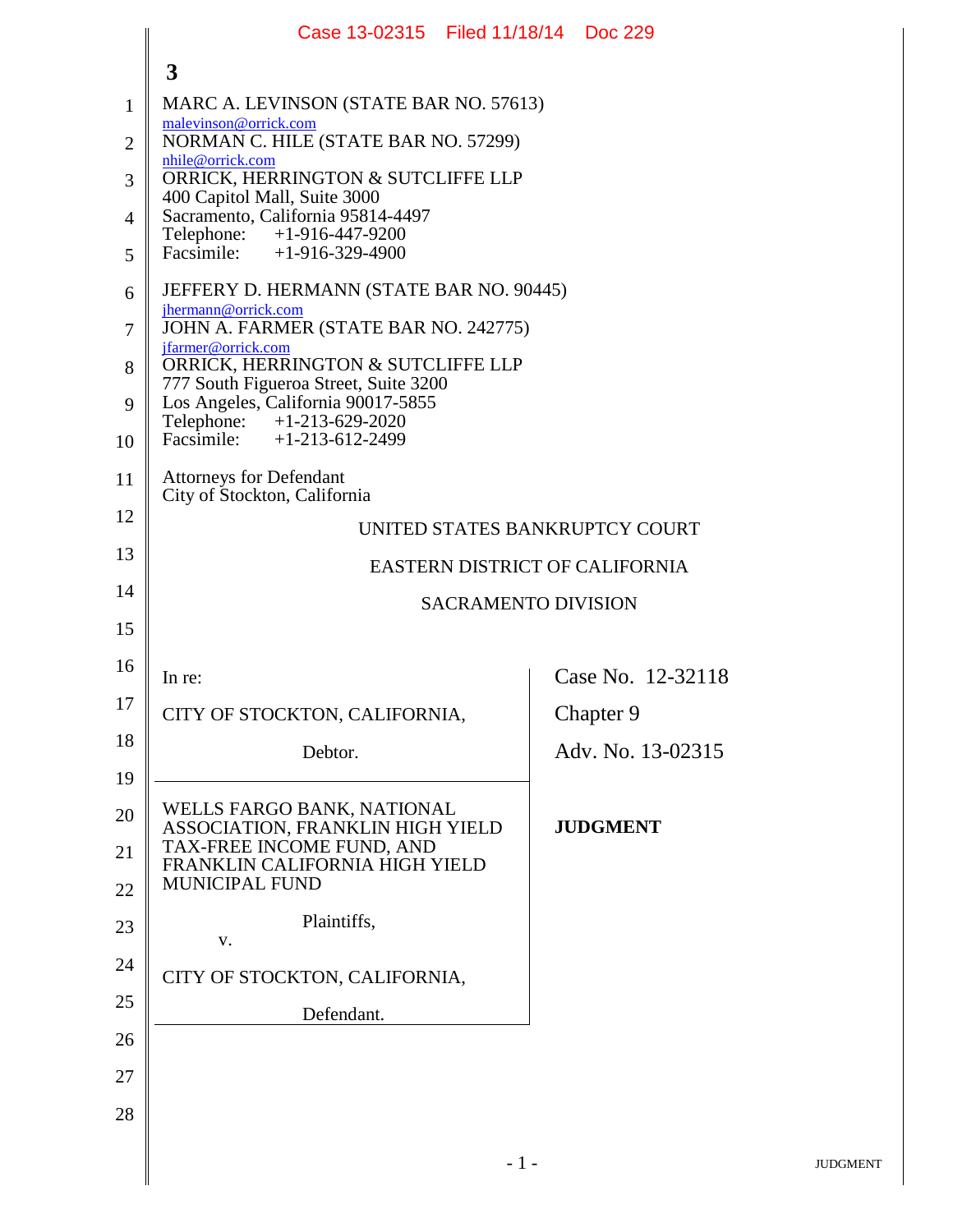## Case 13-02315 Filed 11/18/14 Doc 229

| $\mathbf{1}$   | Plaintiffs Wells Fargo Bank, National Association, as indenture trustee for the                                                  |
|----------------|----------------------------------------------------------------------------------------------------------------------------------|
| $\mathfrak{2}$ | \$35,080,000 Stockton Public Financing Authority Lease Revenue Bonds, 2009 Series A, Franklin                                    |
| 3              | High Yield Tax-Free Income Fund and Franklin California High Yield Municipal Fund                                                |
| $\overline{4}$ | (collectively, "Plaintiffs") filed a Complaint for Declaratory Relief (the "Complaint") on October                               |
| 5              | 14, 2013 [Adv. Dkt. No. 1] against the City of Stockton, California ("City"), debtor in the above-                               |
| 6              | captioned case and defendant in the above-captioned adversary proceeding. <sup>1</sup>                                           |
| $\overline{7}$ | On March 27, 2014, the City filed its Motion for Judgment to Be Entered in Favor of                                              |
| 8              | Plaintiffs [Adv. Dkt. No. 28].                                                                                                   |
| 9              | On April 21, 2014, the Court entered a Partial Judgment in Favor of Plaintiffs [Adv. Dkt.                                        |
| 10             | No. 56] ("Partial Judgment"), which disposed of Counts One and Five of the Complaint.                                            |
| 11             | Pursuant to Paragraph 6 of the Partial Judgment, Counts Two, Three and Four of the                                               |
| 12             | Complaint (the "Remaining Counts") were tried in conjunction with the evidentiary hearing                                        |
| 13             | conducted on Franklin's objections to confirmation of the Plan. The evidentiary hearing was                                      |
| 14             | conducted on May 12 through 15, and June 4, 2014.                                                                                |
| 15             | The Court orally rendered its decision on the Remaining Counts at a hearing on July 8,                                           |
| 16             | 2014, making oral findings of fact and conclusions of law pursuant to Rule 7052. To the extent                                   |
| 17             | any of those findings of fact constitute conclusions of law, they are adopted as such. To the                                    |
| 18             | extent any of those conclusions of law constitute findings of fact, they are adopted as such.                                    |
| 19             | Having considered the various pleadings filed in this adversary proceeding, having heard                                         |
| 20             | the testimony adduced and the evidence presented at the evidentiary hearing, having heard the                                    |
| 21             | arguments of counsel, and having made its findings of fact and conclusions of law at the July 8,                                 |
| 22             | 2014, hearing, the Court determines that it is appropriate to enter judgment on the Remaining                                    |
| 23             | Counts in the form, content and manner set forth herein.                                                                         |
| 24             | //                                                                                                                               |
| 25             | //                                                                                                                               |
| 26             | //                                                                                                                               |
| 27             | <sup>1</sup> Unless otherwise defined herein, capitalized terms used herein shall have the meaning ascribed to such terms in the |
| 28             | First Amended Plan for the Adjustment of Debts of City of Stockton, California, As Modified (August 8, 2014) [Dkt.               |

No. 1645] (the "**Plan**"). References to "Rules" shall refer to the Federal Rules of Bankruptcy Procedure.